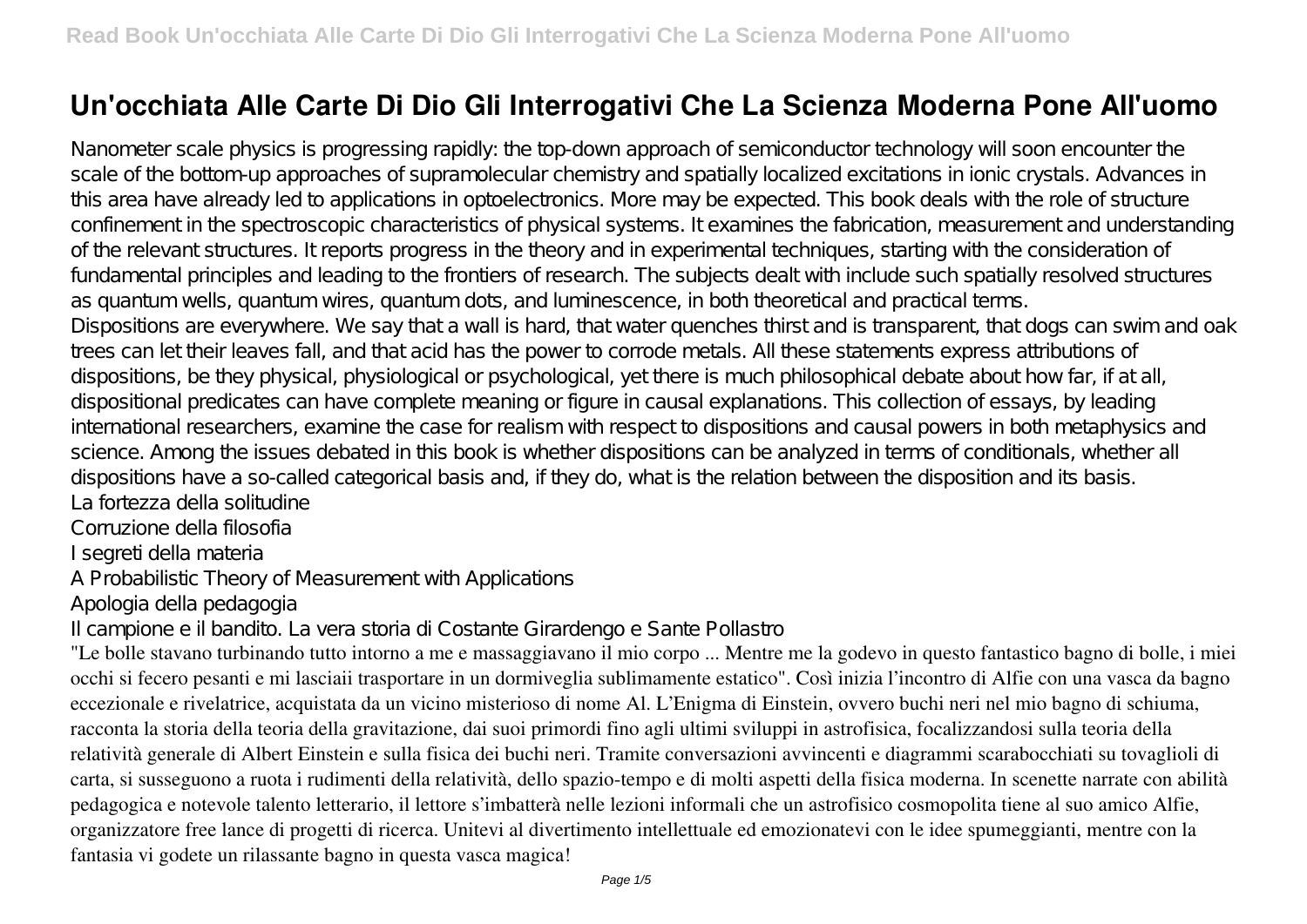Scopo principale di questo libro è quello di esporre i fondamenti matematici della Meccanica Quantistica (non relativistica) in modo matematicamente rigoroso. Il libro può considerarsi un testo introduttivo all'analisi funzionale lineare sugli spazi di Hilbert, con particolare enfasi su alcuni risultati di teoria spettrale. Le idee matematiche vengono sviluppate in modo astratto e logicamente indipendente dalla trattazione fisica, che appare comunque nelle motivazioni e nelle applicazioni. Inoltre, il libro si prefigge di raccogliere in un unico testo diversi utili risultati rigorosi, ma più avanzati di quanto si trovi nei manuali di fisica quantistica, sulla struttura matematica della Meccanica Quantistica.

C'era una volta l'URSS

A Shadow History of Demons in Science

saggio su Werner Heisenberg

Architettura integrata

La crisi della modernità

gli interrogativi che la scienza moderna pone all'uomo

*Measurement plays a fundamental role both in physical and behavioral sciences, as well as in engineering and technology: it is the link between abstract models and empirical reality and is a privileged method of gathering information from the real world. Is it possible to develop a single theory of measurement for the various domains of science and technology in which measurement is involved? This book takes the challenge by addressing the following main issues: What is the meaning of measurement? How do we measure? What can be measured? A theoretical framework that could truly be shared by scientists in different fields, ranging from physics and engineering to psychology is developed. The future in fact will require greater collaboration between science and technology and between different sciences. Measurement, which played a key role in the birth of modern science, can act as an essential interdisciplinary tool and language for this new scenario. A sound theoretical basis for addressing key problems in measurement is provided. These include perceptual measurement, the evaluation of uncertainty, the evaluation of inter-comparisons, the analysis of risks in decision-making and the characterization of dynamical measurement. Currently, increasing attention is paid to these issues due to their scientific, technical, economic and social impact. The book proposes a unified probabilistic approach to them which may allow more rational and effective solutions to be reached. Great care was taken to make the text as accessible as possible in several ways. Firstly, by giving preference to as interdisciplinary a terminology as possible; secondly, by carefully defining and discussing all key terms. This ensures that a wide readership, including people from different mathematical backgrounds and different understandings of measurement can all benefit from this work. Concerning mathematics, all the main results are preceded by intuitive discussions and illustrated by simple examples. Moreover, precise proofs are always included in order to enable the more*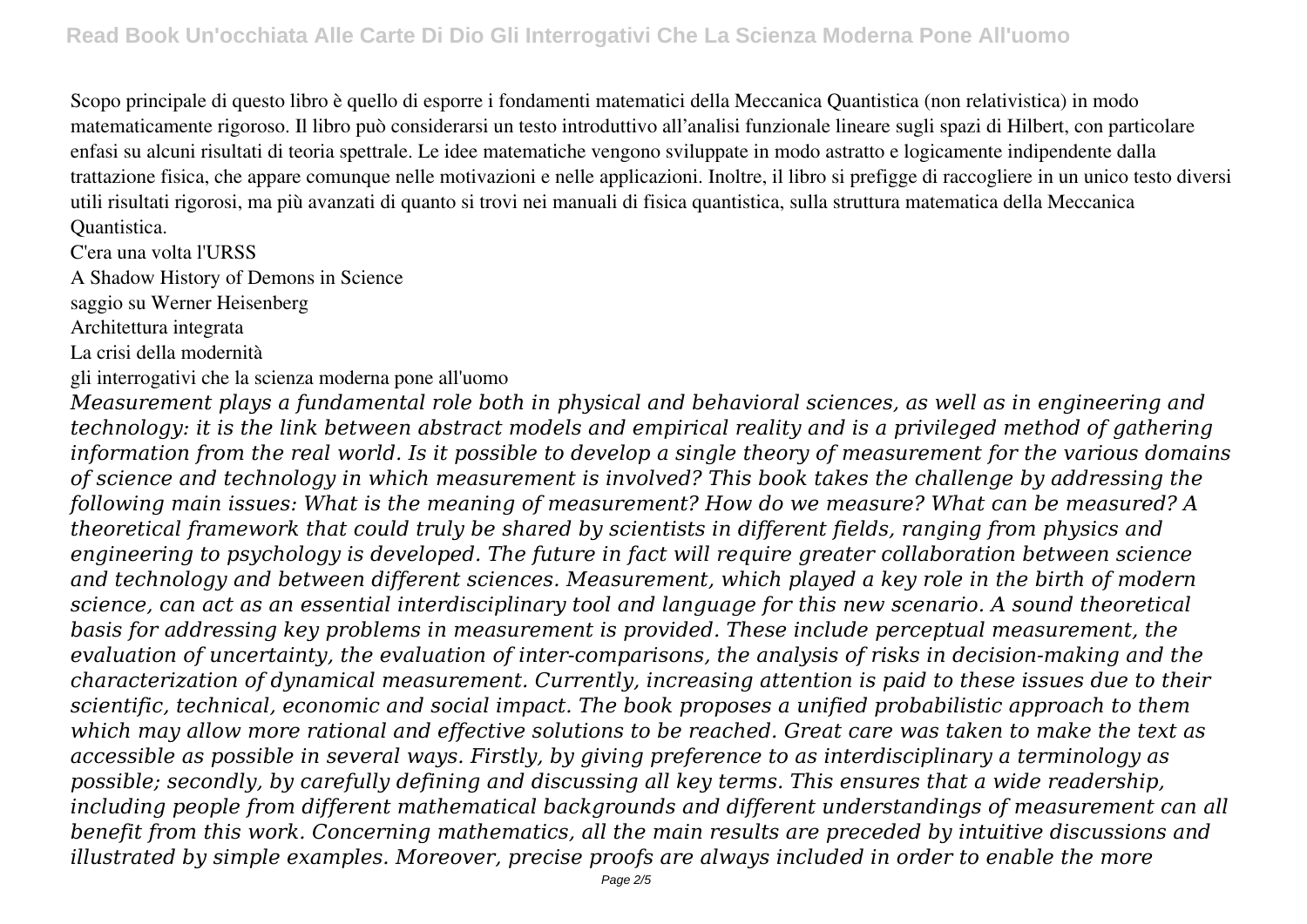*demanding readers to make conscious and creative use of these ideas, and also to develop new ones. The book demonstrates that measurement, which is commonly understood to be a merely experimental matter, poses theoretical questions which are no less challenging than those arising in other, apparently more theoretical, disciplines.*

*Il transumanismo è un movimento filosofico e culturale internazionale che vuole che l'uomo prenda in mano la propria evoluzione biologica tramite l'uso della tecnologia. L'obiettivo finale è quello di raggiungere uno stadio evolutivo "post-umano", in cui noi stessi e i nostri discendenti possiamo godere di una vita lunghissima e di capacità fisiche e mentali superiori a quelle attuali. Un po' come il "Giano bifronte" della tradizione romana, il movimento transumanista ha due facce, in questo caso una rivolta al presente, ai progressi scientifici e tecnologici attualmente in corso, e l'altra che guarda al mondo che verrà. Il libro costituisce per il lettore un viaggio tra le affermazioni, le idee più concrete e quelle più fantasiose di questi pensatori, ed effettuerà nel contempo un "reality check", esaminando lo stato dell'arte in ambito tecno-scientifico, andando cioè a vedere che rapporto hanno queste idee con il lavoro e le ricerche degli scienziati non esplicitamente transumanisti. Scomparsi sull'Everest. Il mistero della spedizione Mallory-Irvine*

*Studi in onore di Dario Antiseri*

*La tentazione di Dio, un intellettuale e la libertà*

*Roba nostra. Storia di soldi, politica, giustizia nel sistema del malaffare*

*Measurement and Probability*

*Quantum Field Theory*

La filosofia della scienza ha da sempre avuto il compito di gettare un ponte tra la cultura scientifica e la cultura umanistica. Tuttavia, negli ultimi decenni si è notato un fenomeno che non si concilia facilmente con il compito che le viene attribuito. Ci riferiamo alla sua crescente frammentazione. Il libro vuole fare il punto della situazione grazie agli interventi di oltre quindici filosofi della scienza italiani che hanno svolto ricerche specialistiche nei più svariati campi scientifici.

"Thought experiments have long been a vital part of the creative, intellectual process in modern science-and, by extension, so have "demons." Demons are hypothetical beings imagined by scientists to perform specific roles within thought experimentsembodying special powers or abilities and personifying tough intellectual challenges or highlighting apparent paradoxes. They are used as a way of exploring what would happen if one fiddled with or upset the sturdiest of physical laws, or experimented with physical or natural processes or phenomena in ways that the scientist imagining them otherwise could not. As such, they help clarify the limits of what is possible in the physical world, or show weaknesses in our understanding of an observable phenomenon, or highlight cracks in a hypothesis or theory. Unencumbered by the physicality of our concrete world, demons are thus useful to scientists in their intellectual quest to understand how nature works, and in the creative exploration of the frontiers of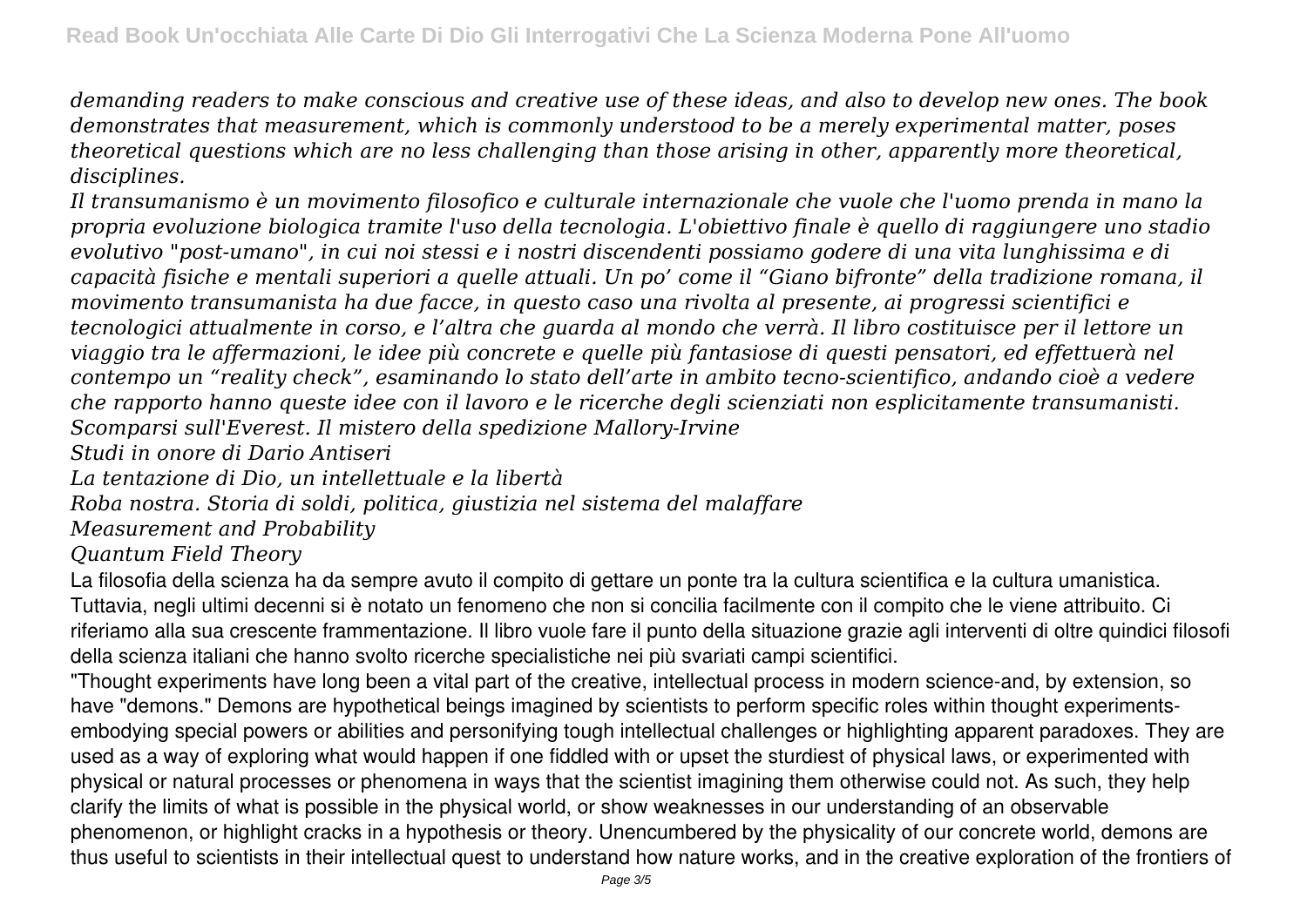science"--

Sneaking a Look at God's Cards Storia e discorso. La struttura narrativa nel romanzo e nel film Esseri Umani 2.0

Do Wave Functions Jump?

La filosofia della scienza in Italia

Unraveling the Mysteries of Quantum Mechanics - Revised Edition

*Quantum field theory was invented to deal simultaneously with special relativity and quantum mechanics, the two greatest discoveries of early twentieth-century physics, but it has become increasingly important to many areas of physics including quantum hall physics, surface growth, string theory, D-branes and quantum gravity as well as condensed-matter and high-energy applications and particle-physics. This important new book presents leading-edge research from throughout the world.*

*This book is a tribute to the scientific legacy of GianCarlo Ghirardi, who was one of the most influential scientists in the field of modern foundations of quantum theory. In this appraisal, contributions from friends, collaborators and colleagues reflect the influence of his world of thoughts on theory, experiments and philosophy, while also offering prospects for future research in the foundations of quantum physics. The themes of the contributions revolve around the physical reality of the wave function and its notorious collapse, randomness, relativity and experiments.*

*Spectroscopy of Systems with Spatially Confined Structures*

*Studies in the philosophy of entanglement on his 60th birthday*

*il pensiero moderno come antireligione*

*Bedeviled*

*Operatori in Spazi di Hilbert*

*Mississippi. Il grande fiume: un viaggio alle fonti dell'America*

**La pedagogia ha il compito di offrire a ciascun individuo la capacità di ipotizzare, conoscere e rielaborare mondi possibili in modo da permettere l'incessante ri-costruzione della relazione tra io e mondo, tra dimensione soggettiva e dimensione oggettiva. Rendere possibile questo incessante gioco relazionale significa, per la pedagogia, riconoscere in maniera esplicita la preminenza che in essa ha la dimensione teoretica. Senza questa capacità di astrazione, senza questo 'facciamo finta che' ostinatamente, nonché consapevolmente ribadito, l'uomo non può dar vita a nessuna conoscenza e, tanto meno, ad una relazione educativa.**

## **490.107**

**Perspectives of the Work of GianCarlo Ghirardi Un'occhiata alle carte di Dio. Gli interrogativi che la scienza moderna pone all'uomo**